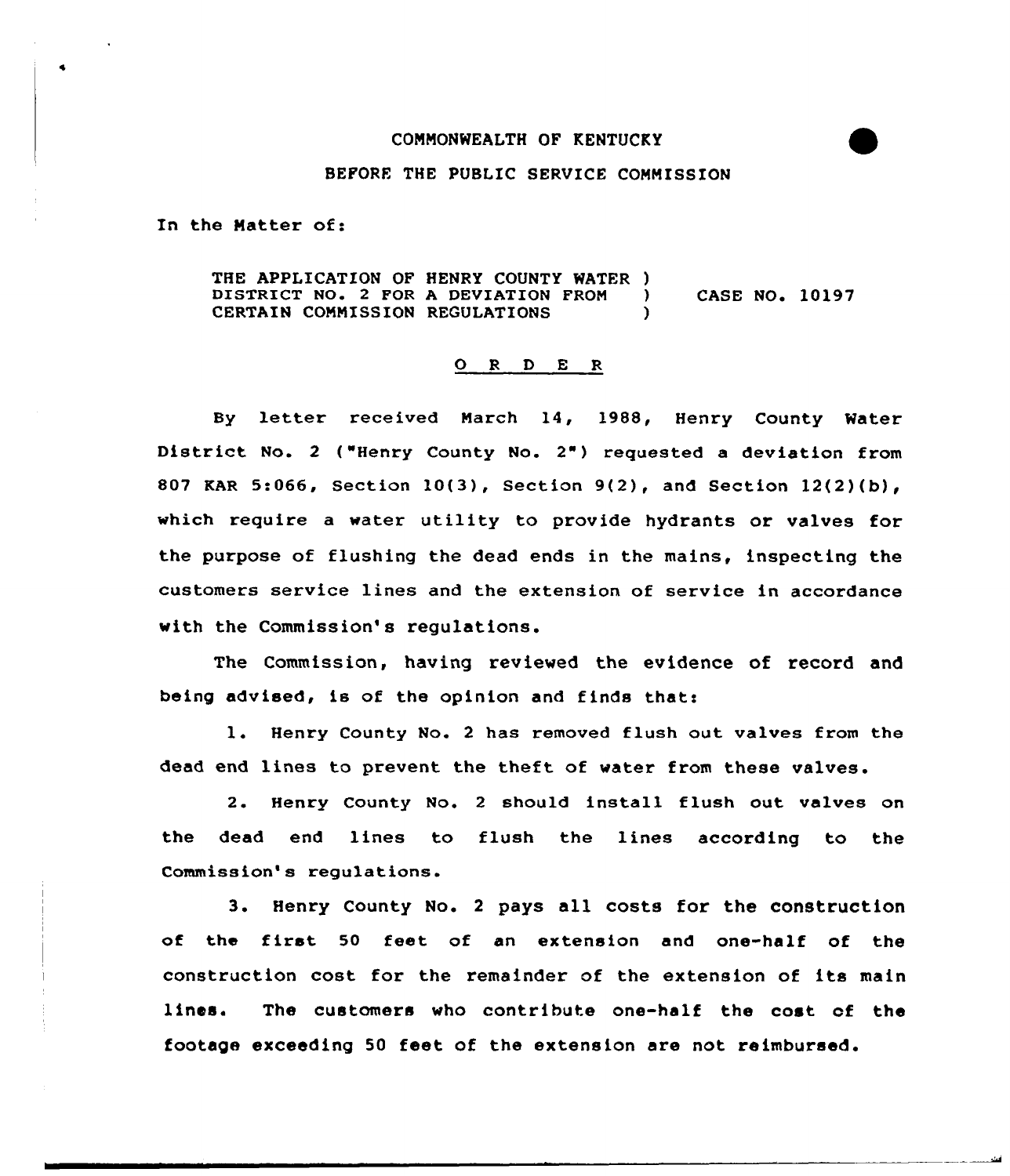4. Henry county No. <sup>2</sup> should file <sup>a</sup> tariff amendment for the Commission's approval stating its policy in providing for the extension of its main lines. The tariff amendment should be submitted to the Commission by July 1, 1988.

5. Henry County No. 2 is currently inspecting the service lines for cross connection, proper line size and depth of the lines in addition to the inspections made by the local health department and the state division of plumbing.

6. Henry County No. <sup>2</sup> should not be required to duplicate the inspections of the customer's service line performed by the health department and state plumbing but should be required to perform such inspections if not performed by the health department or state division of plumbing.

IT IS THEREFORE ORDERED that:

1. Henry County No. <sup>2</sup> shall install flush out valves on the dead end lines and flush the lines according to the Commission's regulation 807 KAR 5i066, Section 9(2).

2. Henry county No. <sup>2</sup> shall perform a customer's service line inspection in accordance with the Commission's regulation 807 KAR  $5:066$ , Section  $10(3)$  if the inspection is not performed by the health department or state division of plumbing.

3. Henry County No. <sup>2</sup> shall file <sup>a</sup> tariff amendment with the commission for approval of Henry County's No. <sup>2</sup> extension policy. Such tariff amendment shall be in compliance with the Commission's regulation 807 KAR 5:066, Section  $12.$  The tariff amendment shall be filed with the Commission no later than July 1, 198&

$$
-2-
$$